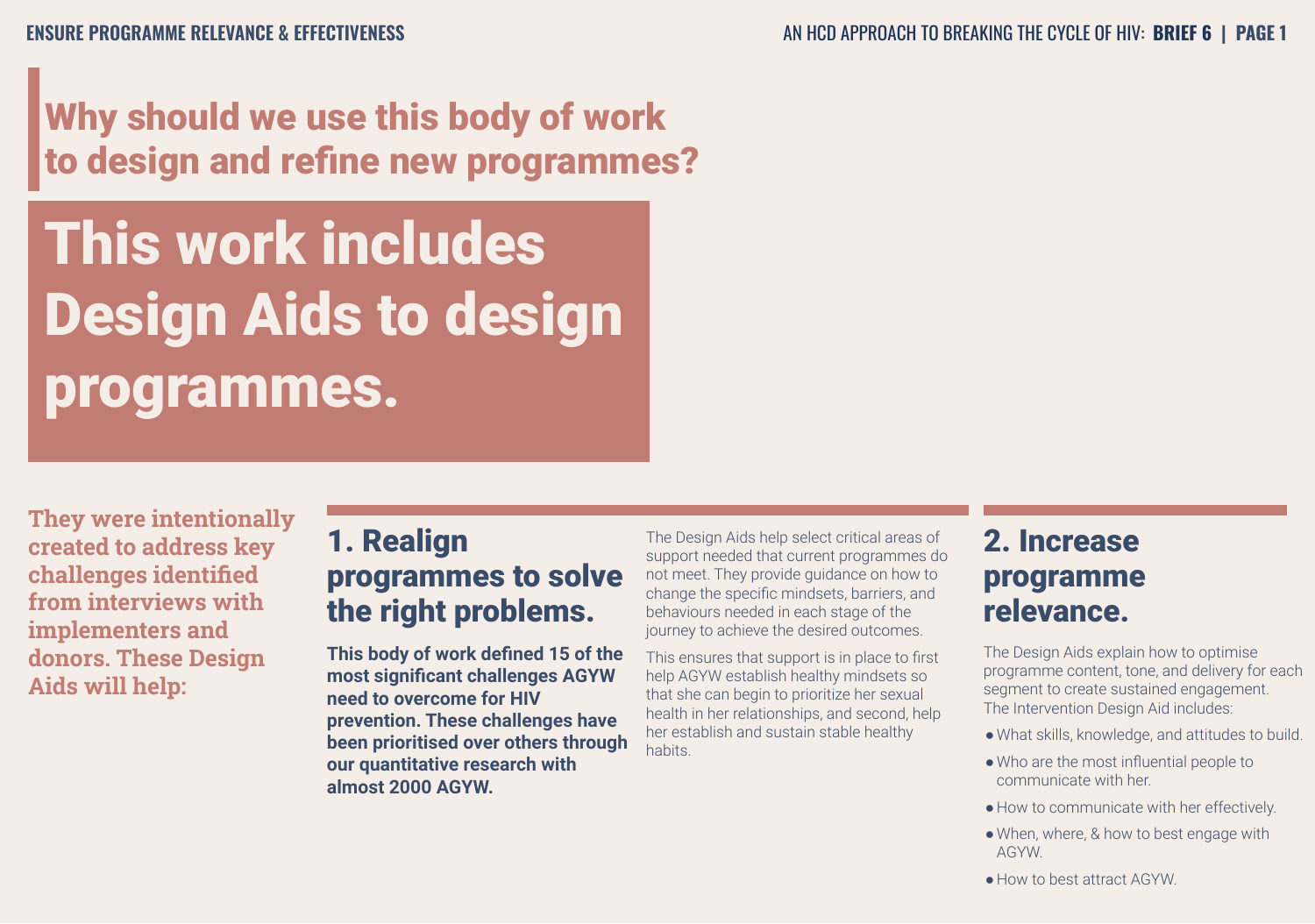## Why should we use this body of work to design and refine new programmes?

## Designing for habit is the missing piece.

**It takes a series of touchpoints that must be considered as a whole to design for the formation and sustenance of healthy habits.**

#### **Designing for habit requires the successful integration of 4 components that continually shape behavior.**

The Design Aids are built to ensure new solutions follow this underlying model for behaviour change and result in healthy habits.

#### TRIGGER

Event that raises some form of concern and motivates a trade-off or action

**Increase positive reminders of the benefits of healthy habits to strengthen her sustained efforts** 



#### TRADE-OFF

Decision that arises out of a choice between competing priorities

**Change priorities so healthier decisions become routine**

#### **FEEDBACK**

**Emotions** Experienced from the trade-off

**Reinforce her positive feelings about making healthy decisions**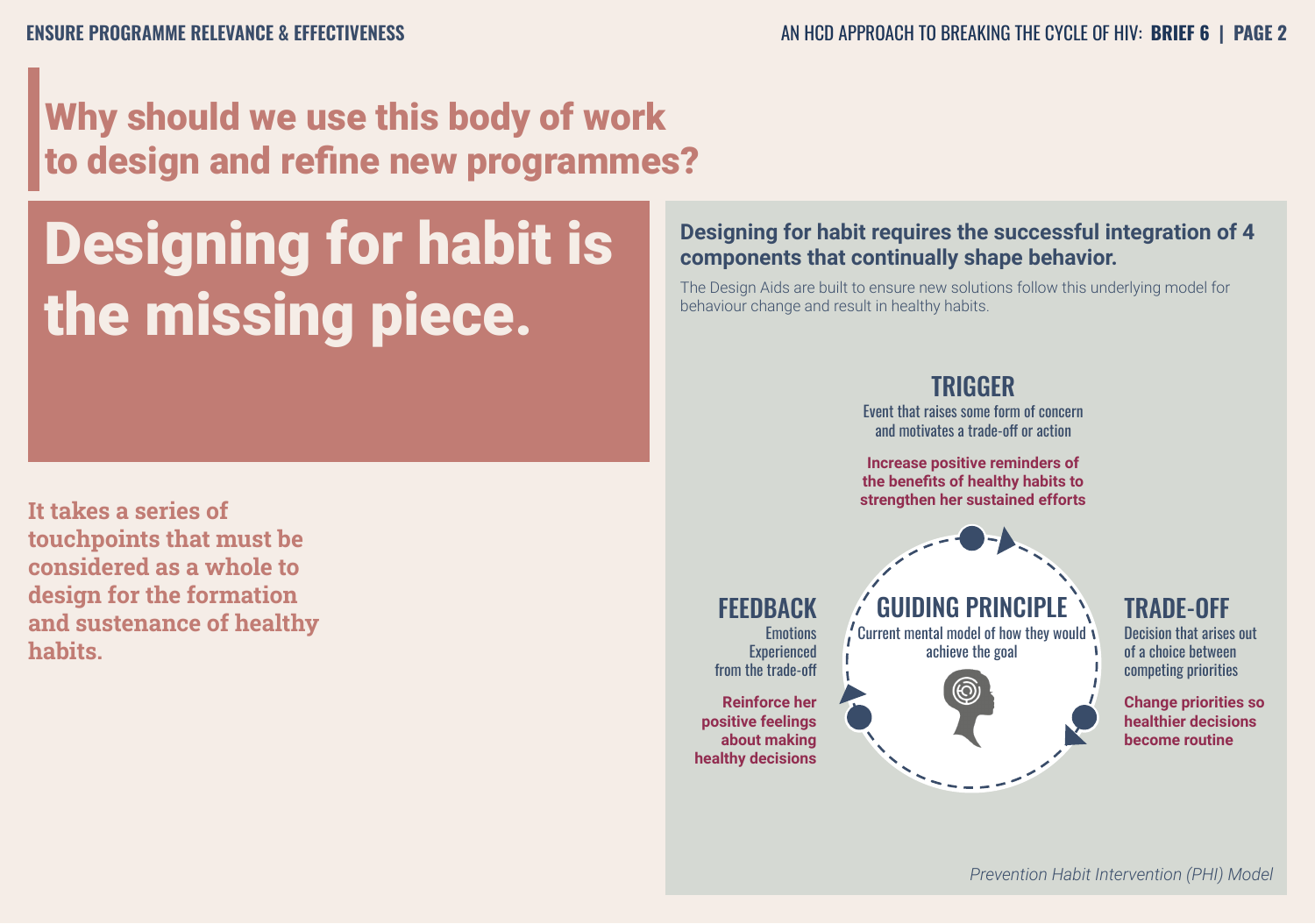## How do we use the Design Aids to design and refine programmes?

Follow this simple 4 step process for programme design:

#### 1

**Review the Foundation Design Aid to understand the challenges that AGYW face along their journey to healthy sexual relationships.**

#### 2

**Select the most significant behavioural outcome(s) by using the Prioritization Design Aid to identify which AGYW need is not met by the current ecosystem of interventions.**

#### 3

**Solve the selected behavioural outcome(s) based on specific guidance from the Intervention Design Aid.**

#### 4

**Use the Classification Design Aid to identify AGYW by segment and Journey Stage to optimise programme delivery for relevance.**

#### **HIV Prevention Market Manager**



Supported by the Bill & Melinda Gates Foundation *avac@avac.org*

*Contact the project team at: Upstream Thinking or Final Mile Consulting*